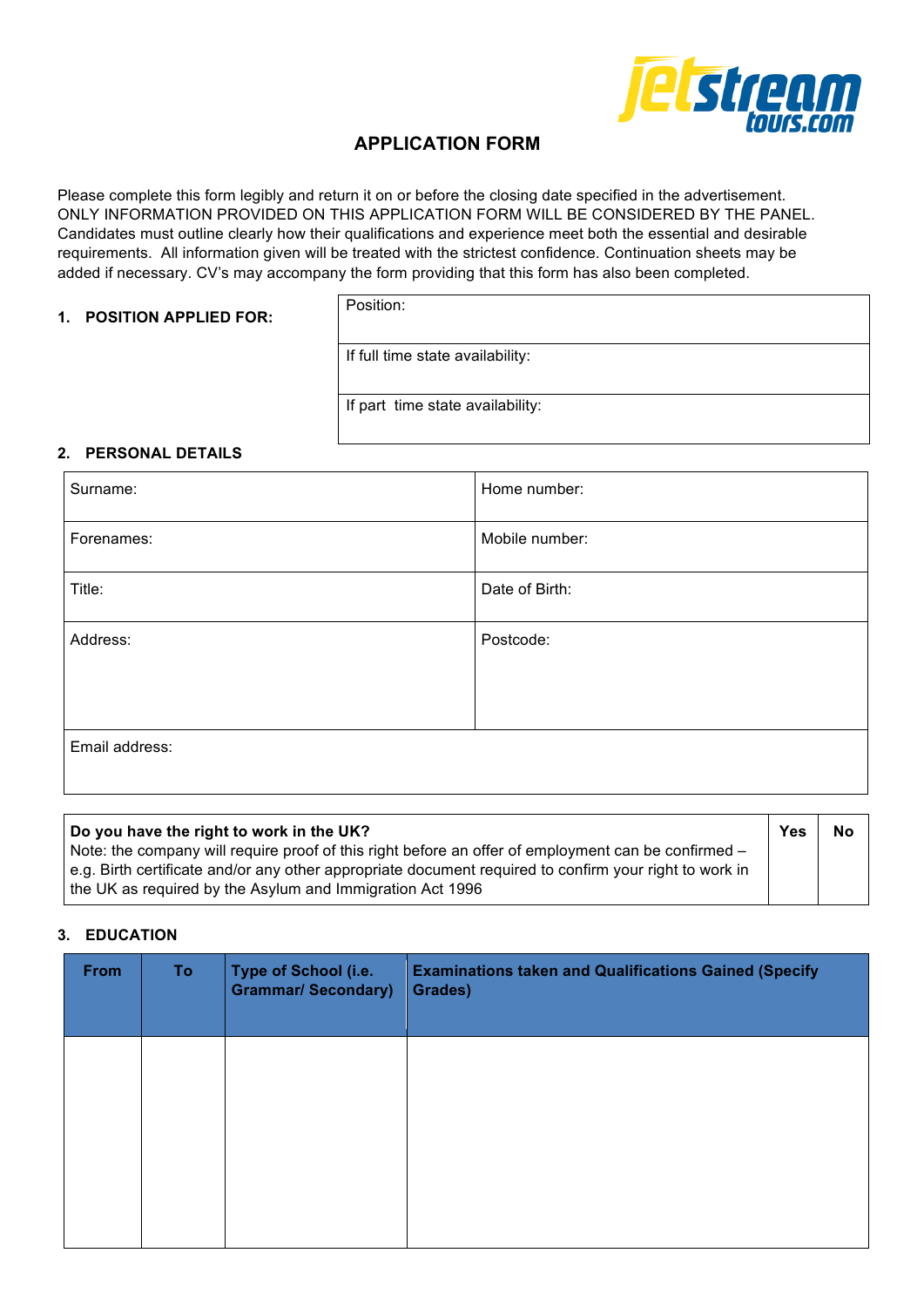### **4.FURTHER/ HIGHER EDUCATION**

| <b>From</b> | To l | <b>Name of Institution</b><br>(state if Full or Part<br>Time) | <b>Subjects Taken and Qualifications Gained (Specify Grades)</b><br>or Degree Class Obtained) |
|-------------|------|---------------------------------------------------------------|-----------------------------------------------------------------------------------------------|
|             |      |                                                               |                                                                                               |

### **5. MEMBERSHIP OF PROFESSIONAL ORGANISATIONS**

| <b>Date Joined</b> | Institute/ Organisation   Grade Of Membership (Where appropriate) |
|--------------------|-------------------------------------------------------------------|
|                    |                                                                   |
|                    |                                                                   |
|                    |                                                                   |

## **6. EMPLOYMENT RECORD** (Please list chronologically, starting with current or last employer)

| <b>Name and Address</b><br>of Employer and<br><b>Nature of Business:</b> | From:<br>To: | <b>Job Title:</b><br><b>Rolls &amp; Responsibility:</b> | <b>Final Salary and Reason for</b><br><b>Leaving</b> |
|--------------------------------------------------------------------------|--------------|---------------------------------------------------------|------------------------------------------------------|
|                                                                          |              |                                                         |                                                      |
|                                                                          |              |                                                         |                                                      |
|                                                                          |              |                                                         |                                                      |
|                                                                          |              |                                                         |                                                      |
|                                                                          |              |                                                         |                                                      |
|                                                                          |              |                                                         |                                                      |
|                                                                          |              |                                                         |                                                      |
|                                                                          |              |                                                         |                                                      |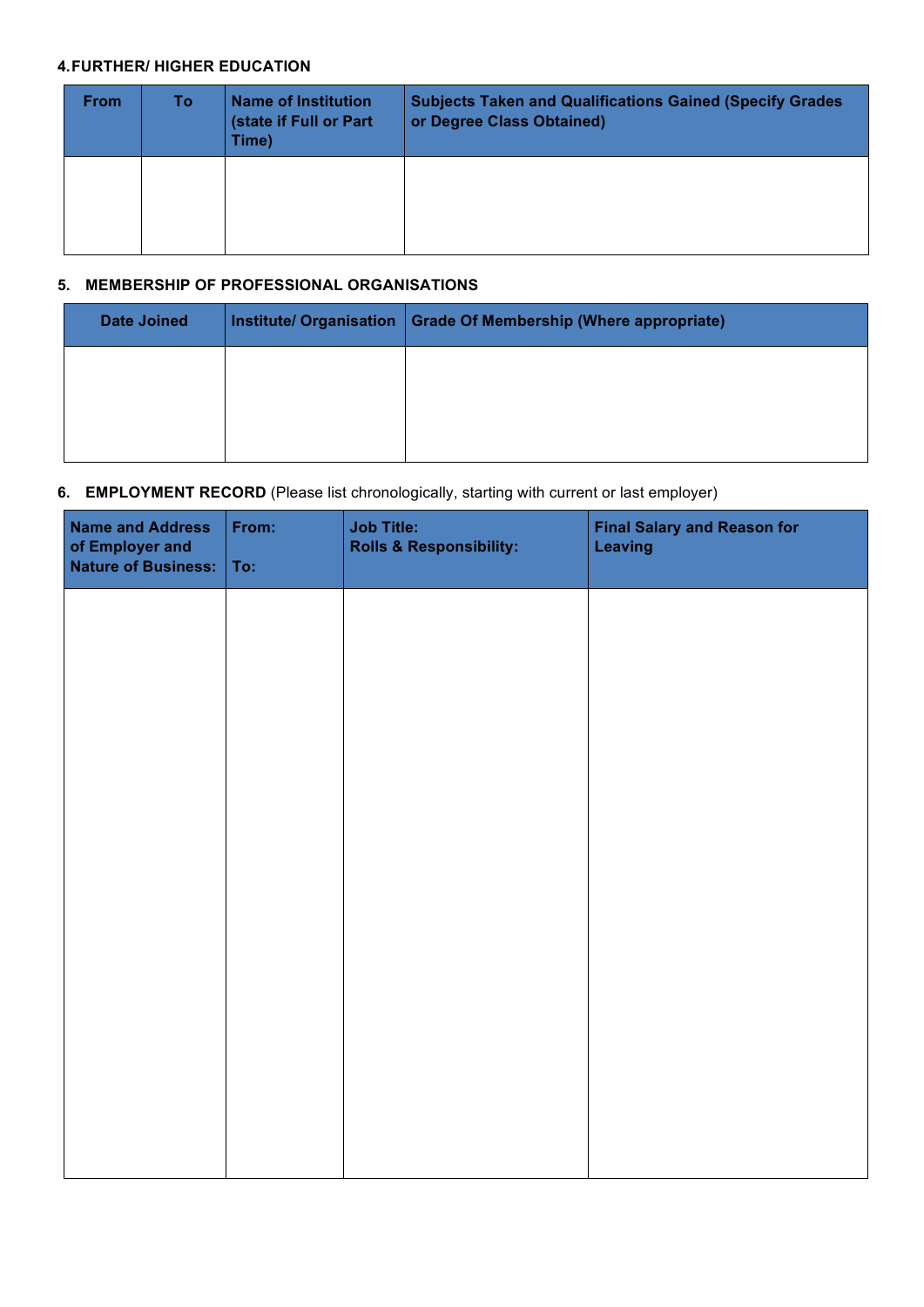# **7. TRAINING**

| 7. IRAININU                                                                                        |
|----------------------------------------------------------------------------------------------------|
| Details of any training courses attended and awards achieved, including dates, if appropriate:     |
|                                                                                                    |
|                                                                                                    |
|                                                                                                    |
|                                                                                                    |
| Details of any STCW courses attended, including dates, if appropriate:                             |
|                                                                                                    |
|                                                                                                    |
|                                                                                                    |
| Details of any Marine Qualifications (ie RYA/BML qualifications), including dates, if appropriate: |
|                                                                                                    |
|                                                                                                    |
|                                                                                                    |
|                                                                                                    |
|                                                                                                    |
|                                                                                                    |

# **8. Vessel Log (if applying for a Master's position)**

| <b>Name of Vessel</b> | From: | Propultion types: (ie, Jet, CPP) Role onboard: |  |
|-----------------------|-------|------------------------------------------------|--|
|                       | To:   |                                                |  |
|                       |       |                                                |  |
|                       |       |                                                |  |
|                       |       |                                                |  |
|                       |       |                                                |  |
|                       |       |                                                |  |
|                       |       |                                                |  |
|                       |       |                                                |  |
|                       |       |                                                |  |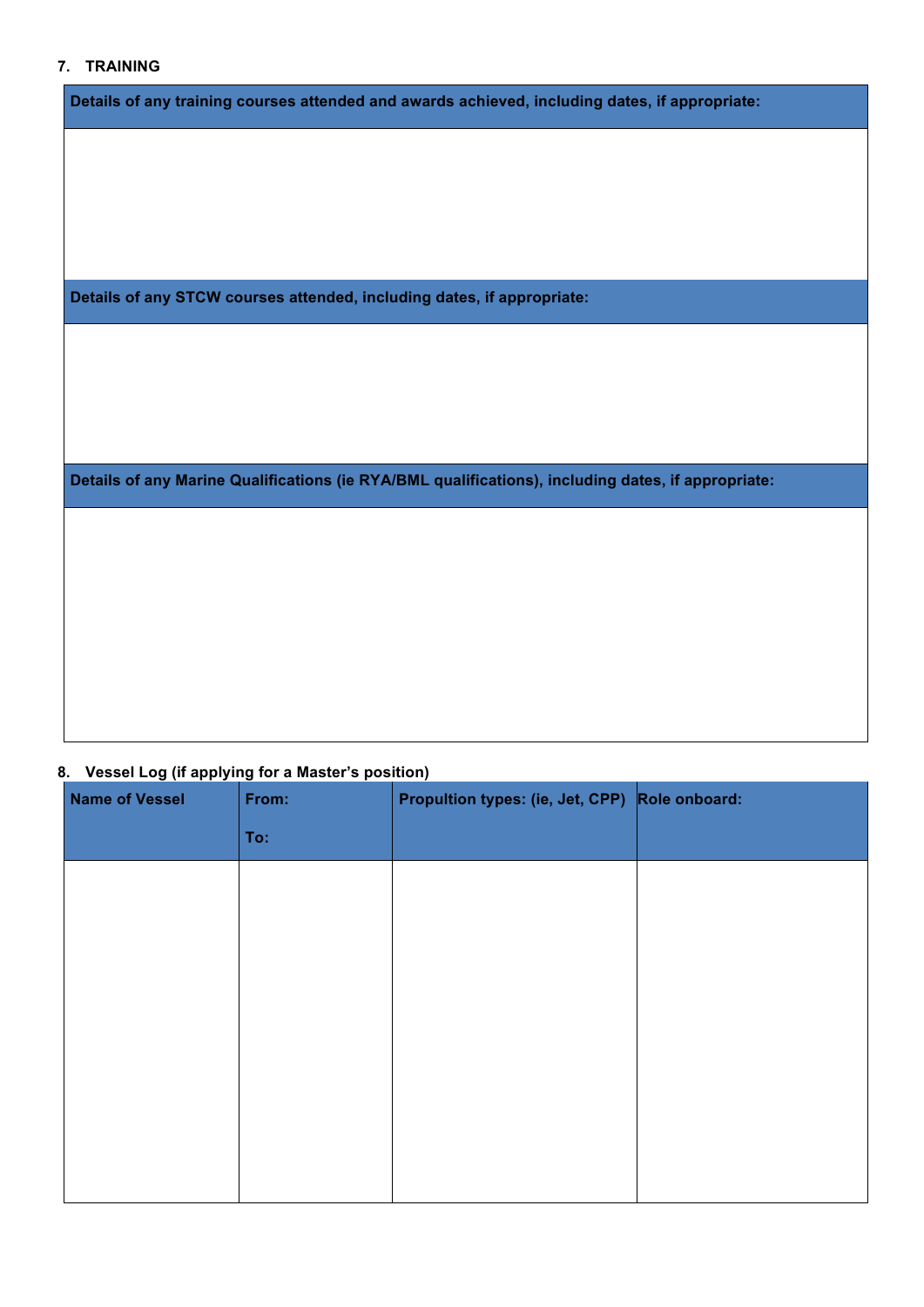#### **9. About you**

**In no more than 50 words describe yourself** 

**In no more than 50 words describe why you would like to work with us.** 

#### **9. DISABILITY DISCRIMINATION ACT 1995**

If you require any special arrangements to be made to assist you if called for interview, please let us know in advance of the interview.

#### **10. REFEREES**

Please give the details of two work related referees, including your current or most recent post. Referees will not be contacted without your prior approval.

| Name:                   | Name:                   |
|-------------------------|-------------------------|
| Position:               | Position:               |
| Company:                | Company:                |
| Address:                | Address:                |
| Telephone No.:          | Telephone No.:          |
| Nature of Relationship: | Nature of Relationship: |

## **11. VERIFICATION OF INFORMATION**

I certify that all information which I have provided is correct. I understand that any false information given may result in a job offer being withdrawn.

| Signature: | Date: |
|------------|-------|
|------------|-------|